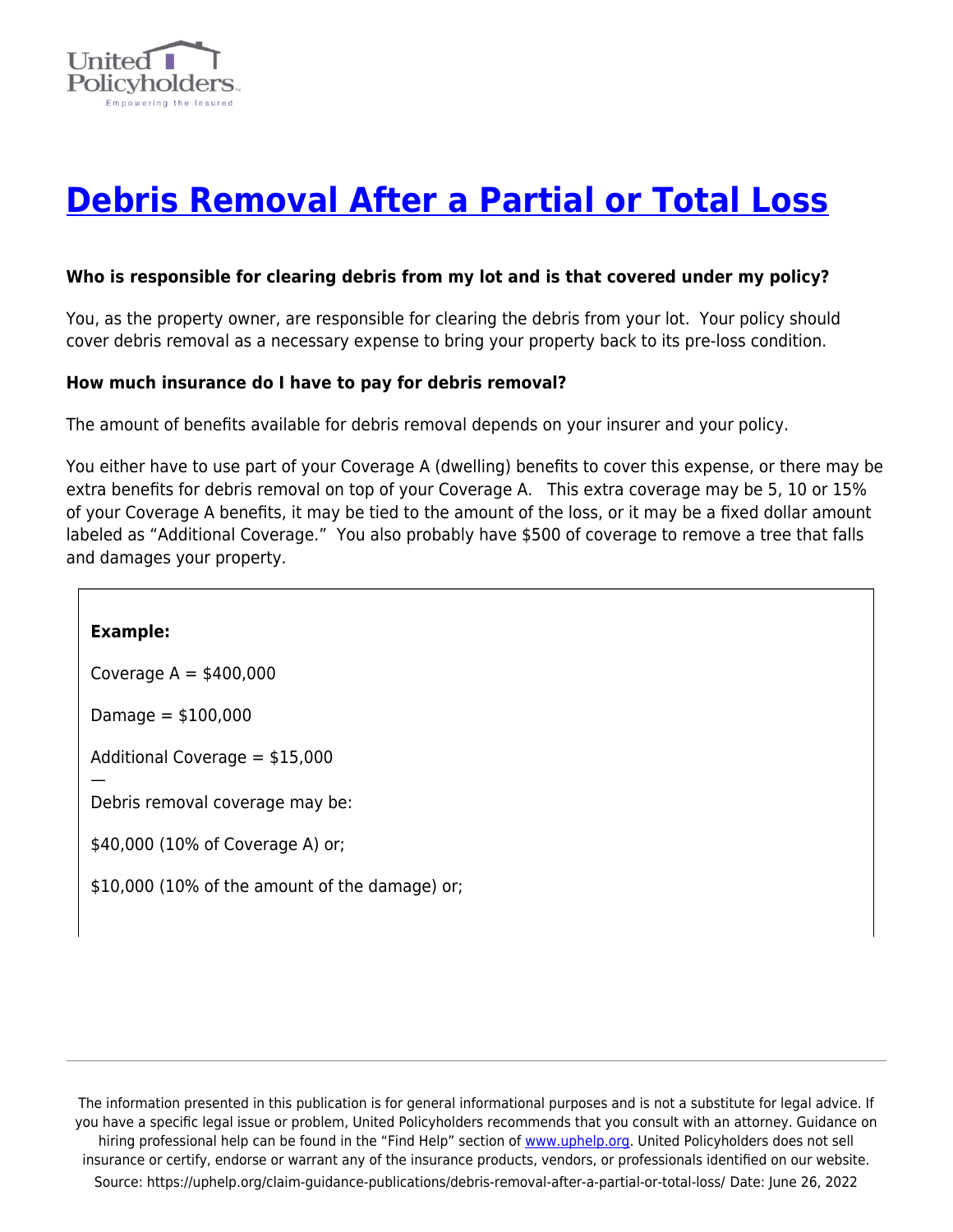

\$15,000 (Additional coverage limit)

# **Is there anything I need to do before my lot gets cleared?**

Photograph all recognizable items in the debris before they are taken away, particularly items that your insurer removes for cleaning/salvage. Your insurer may bring in a company to clean and store items. Their fees usually get deducted from your insurance benefits for contents.

Disagreements often arise over whether damaged items are salvageable and can be cleaned or whether it makes more sense to replace them. Examine the items your insurer or cleaning company deem salvageable. If you feel they really can't be cleaned, or that cleaning and storage costs will exceed the cost to replace them, work it out with the adjuster. After these costs get deducted from your contents insurance coverage, you'll be left with less money to replace destroyed items.

**Helpful Hint:** It's a good idea to ask the insurance company for written confirmation that they have fully inspected the loss location to their satisfaction and agree that you can move forward with debris removal and clearing the site.

# **What If my insurance isn't enough to cover the cost of debris removal?**

If your property was damaged or destroyed but not in a disaster that impacted other homes in your area, you'll have to negotiate the price for the removal work and pay out of pocket if it's above your policy limits. But if a disaster impacted your home and others in your area, your city or county may help with debris removal. They may provide free "roll off" dumpsters and/or they may give you the option of participating in a coordinated lot-clearing program. In a coordinated program, the city or county screens and selects contractors to remove the debris from the lots of homeowners who want to participate. To participate, the homeowner needs to complete paperwork and work with their insurer and the city/county to arrange payment. When these programs are well organized and well run, they provide cost savings and quality control to help homeowners get their lots cleared without extra headaches. If you participate in a coordinated program and the cost ends up being less than your policy limits for debris removal, you may be able to apply the benefits left over toward repairs/rebuilding.

# **If I participate in a coordinated program, am I protected if the coordinated debris removal**

The information presented in this publication is for general informational purposes and is not a substitute for legal advice. If you have a specific legal issue or problem, United Policyholders recommends that you consult with an attorney. Guidance on hiring professional help can be found in the "Find Help" section of [www.uphelp.org.](http://www.uphelp.org/) United Policyholders does not sell insurance or certify, endorse or warrant any of the insurance products, vendors, or professionals identified on our website. Source: https://uphelp.org/claim-guidance-publications/debris-removal-after-a-partial-or-total-loss/ Date: June 26, 2022